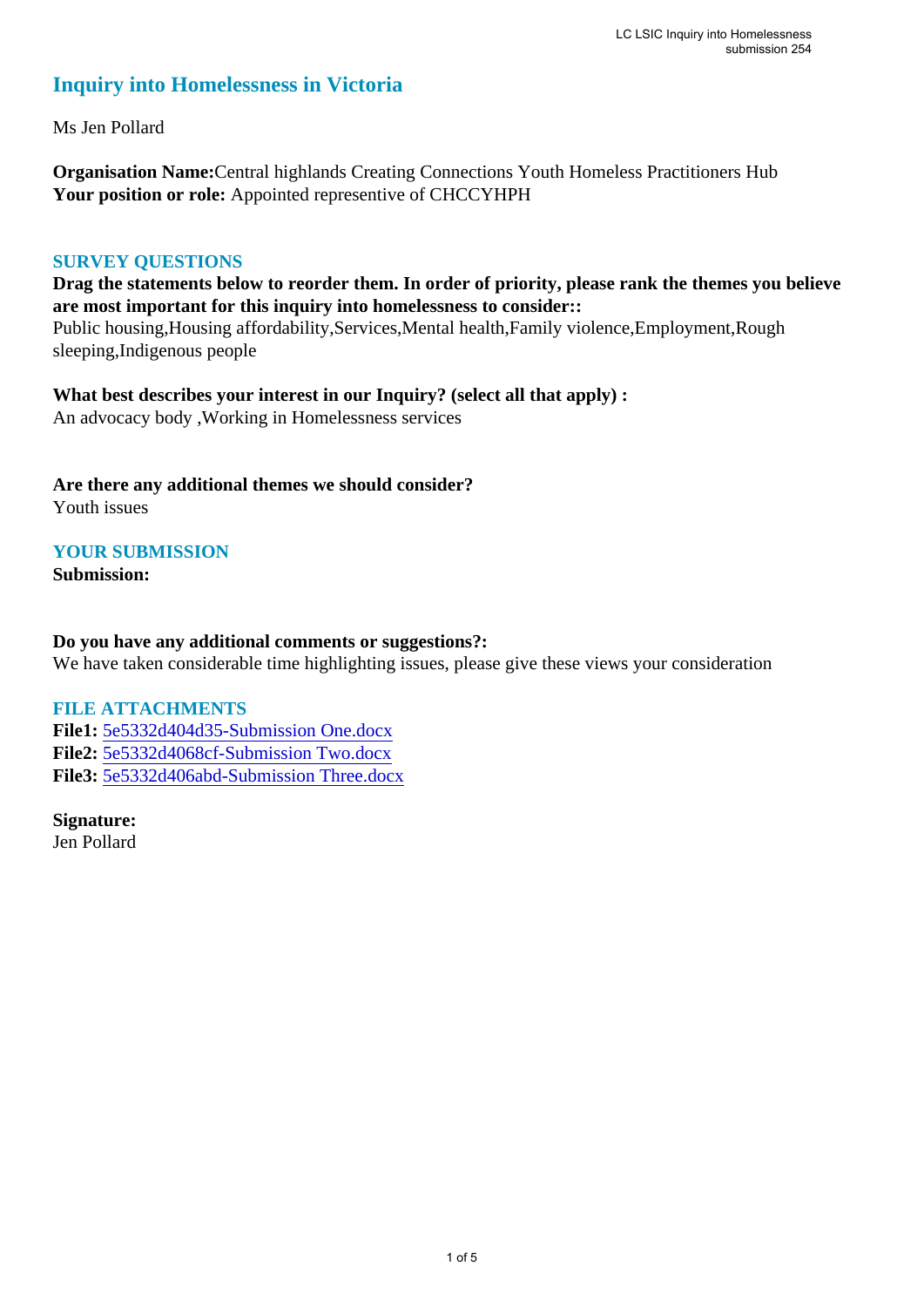There needs to be adequate investment in public and community housing stock for those who need it most. In Ballarat, we are experiencing very little movement from transitional and crisis managed housing to social housing. Anecdotal evidence from DHHS suggests that this is because of the allocations process within DHHS whereby only one allocation in every three is offered to the homeless with support category.

Housing affordability is a major issue; a person who is reliant on Centrelink or is underemployed cannot afford the cost of private rental. We believe there should be incentives to landlords to encourage an applicant to be successful – such as rent capping or subsidised rent from the government.

We also believe that the rate of Newstart allowance needs to be increased. Current private rental vacancy rates in Ballarat are at 0.8%, making the market much more competitive and out of reach for our clientele.

Homelessness requires a Federal and State response. A long term plan needs to be developed in consultation with peak bodies (CHP) and key stakeholders, reviewing overseas responses to homelessness in areas such as Scandinavia and European countries.

Additional foyer type accommodation and support options for young people would be advantageous with fewer rigid criteria for entry.

A lack of housing is one of the major reasons why people become homeless. There are limited options for single adults to overcome homelessness – is there scope to invest in helping people purchase or rent a tiny home? Could the rent paid be considered as a payment towards owning the property?

Housing first models means to end homelessness, not to manage homelessness. This is by providing permanent housing and needs-based support to people. Housing First has the potential to save money in the long term. Secure housing provides a platform for the person to improve their wellbeing.

Programs such as Journey to Social Inclusion and Assertive Outreach (Street to home, Ballarat) and Haven offer programs that benefit our clients.

Journey to Social Inclusion program; is an outcomes based funding mechanism bringing together government, sacred heart mission, philanthropy and investors. They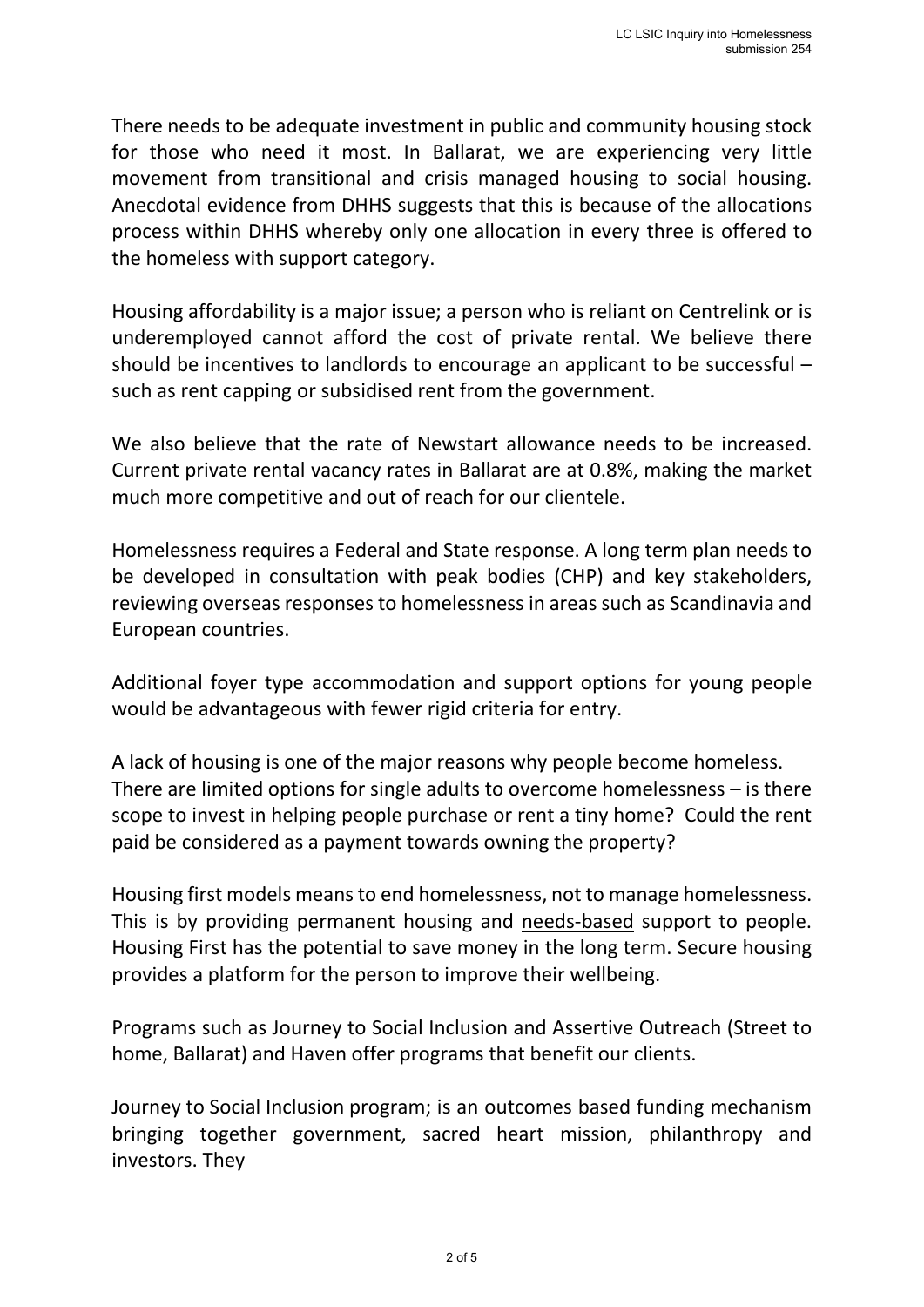work with people for three years to settle into a home and slowly work towards independently staying in their home.

Street to home; Offers case management and assertive outreach to assist people who are experiencing chronic homelessness to access and sustain housing and services.

Haven; Home, Safe owns and manages a range of long-term affordable rental properties right across Victoria for people on low to moderate incomes. Haven work with individuals, families, support agencies, and government to meet specific housing needs.

Rents are offered at discounted rates with tenants receiving a discount off the market rent based on their household income.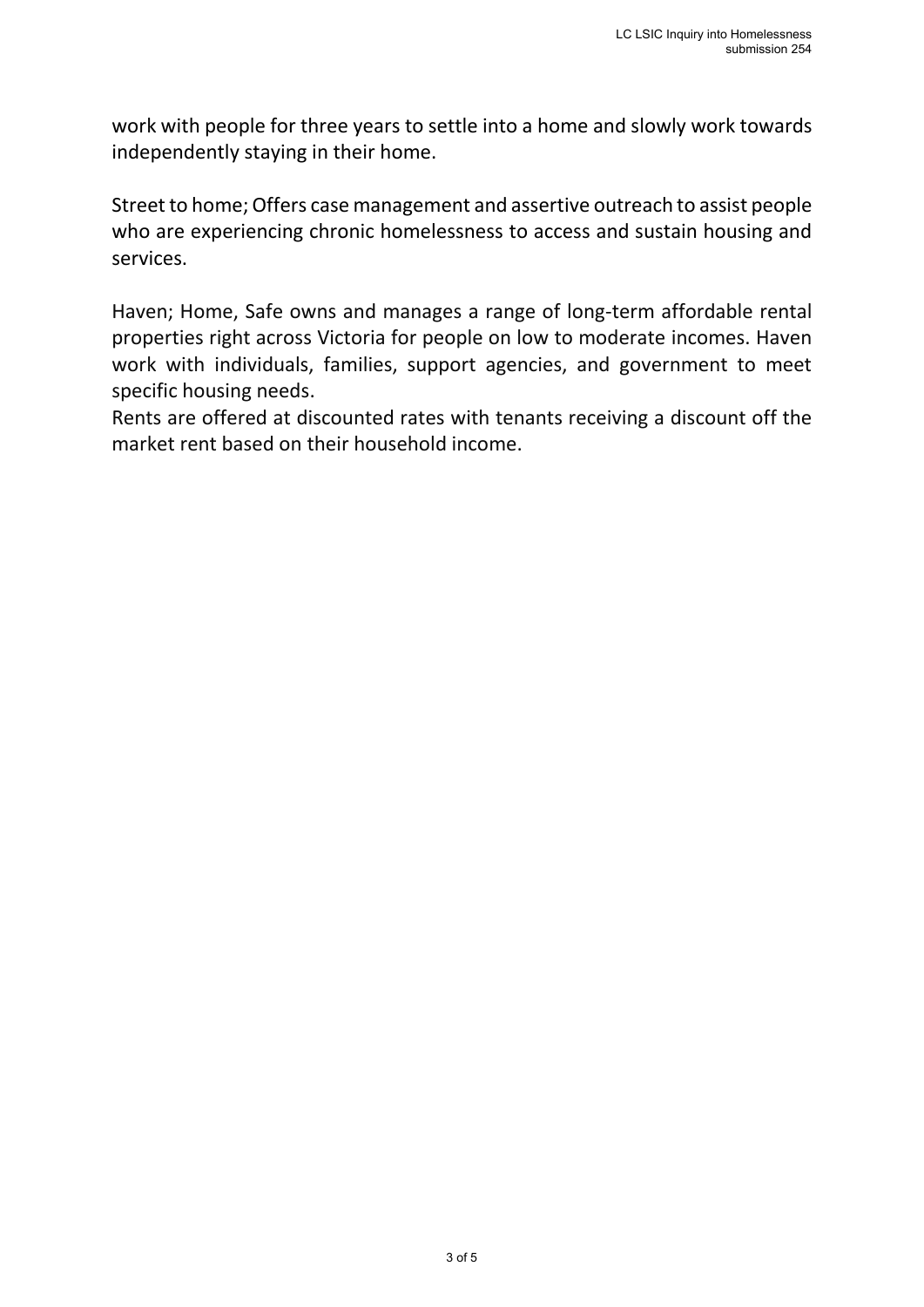Personal experience in the Homelessness sector in the past five years has seen accessing all forms of housing at an all time low.

Some of the contributing factors are noted below:

- Lack of affordable housing across the board: DHHS and other Government and Community Housing not able to increase stock to meet community need/increasing population. People moving from Melbourne areas into regional areas due to high rent prices. This in turn forces regional rent prices up and increases the number of people applying for any Private Rental properties that are available;
- Families who have been 'lucky' to be placed in Transitonal Housing Management are stuck for months to at times years in what traditionally had been housing for a few weeks or at most a few months as access to all other forms of 'affordable' housing including DHHS housing has all but dried up;
- Housing not affordable for people whose income comprises solely of Centrelink Independent youth allowance or Newstart or part time/casual work with limited shifts/hours;
- Private rentals become unaffordable for families who may have children removed for a variety of reasons often this is not permanent. However, the parent loses the Centrelink FTB payments and as a result cannot sustain the cost of the rental property and therefore becomes homeless;
- Not uncommon for clients to advise at least 50 other attend open inspections for rental properties. Maximum I was advised of was 200+ attending an open inspection;
- Regularly advised by clients they have applied for 100+ properties many still without success;
- Renters stuck in substandard PRs often without heating due to lack of PRs available;
- Homelessness used to be 'inconvenience' for a few weeks. Over the last few years it has increased to months/years of couch surfing, staying in unaffordable motels with copayments by the local agency subject to their funds not running out, living in cars, caravans, tents, etc;
- Change of allocation by DHHS to priority transfers. This has literally stopped any allocation to approved Seg 1 Homeless with Support clients and Older persons approved Seg 1 Homeless with Support clients;
- Closure of institutions without putting anywhere near sufficient accommodation options in place (short, medium and long term) for people who do not have the capacity to live independently has had an impact on homelessness and placed added pressure on accommodation providers;
- The rise of recent years of Air BnBs has also had a detrimental impact on Private Rentals remaining in/coming into the market.